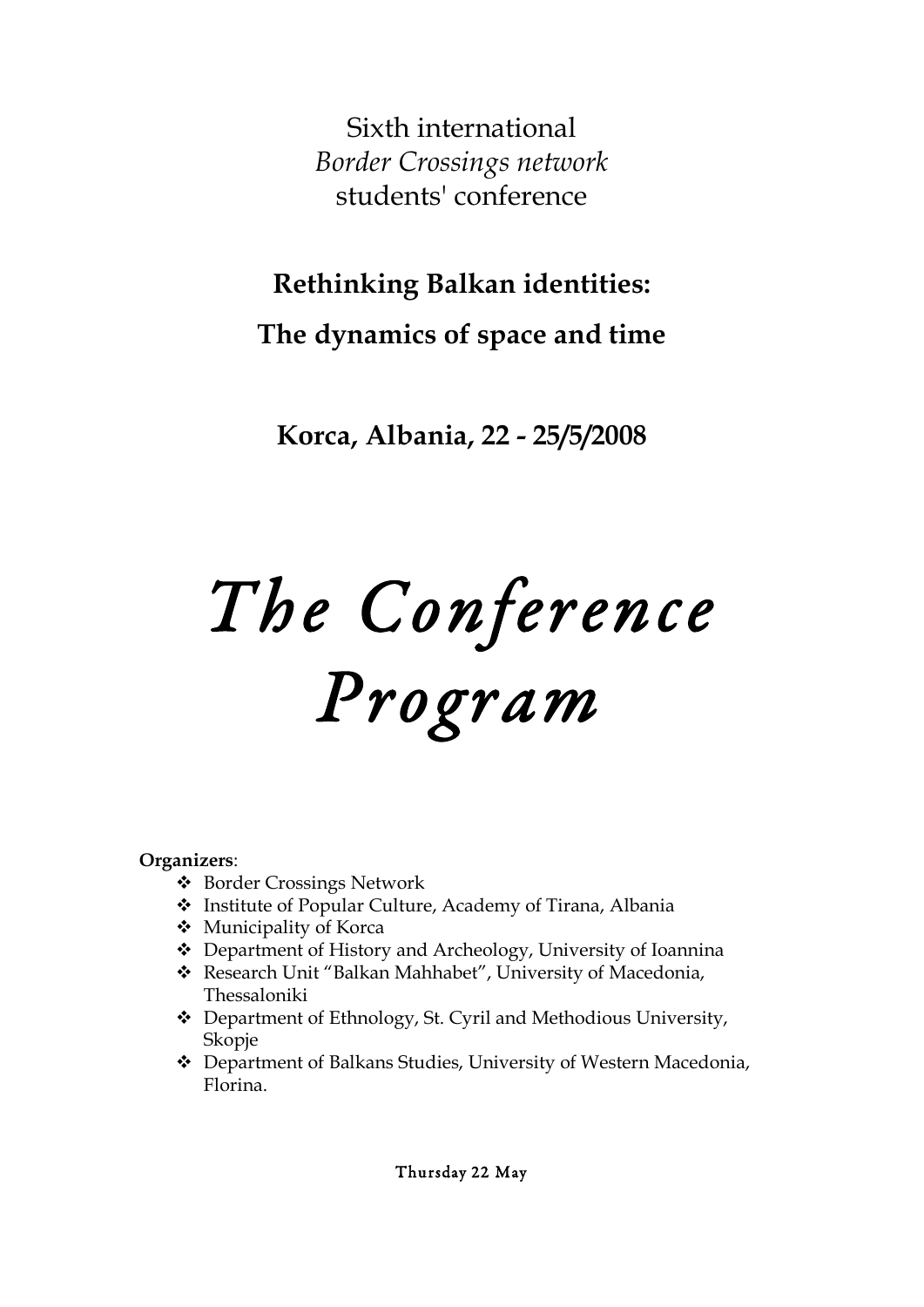20.30: Opening ceremony at the Korca Library Auditorium

Welcome by the Mayor of Korca

Opening lecture by Prof. Vasilis Nitsiakos

*European integration and Balkan national identities*

Opening cocktail

## Friday 23 May

### 09.00 – 12.00: Registration at the conference secretariat

09.00 – 10.00 First session: *The dynamics of space*  Chairperson: Assist. Prof. Panos Panopoulos

|           | • Kouros Theodoros                    | The perception of domestic and public<br>space in a Vlach community in NW<br>Greece                          |
|-----------|---------------------------------------|--------------------------------------------------------------------------------------------------------------|
|           | Pisanec Anusa & Strazisar Urska       | Elka and her home: Conception of home<br>and space of Elka Strojan                                           |
|           | Sourlas Leonidas                      | Shopping and Leisure in Edine: Cross-<br>border consumption and identities in the<br>Greek - Turkish borders |
| $\bullet$ | Zacharakis Nikos & Mpellou<br>Evgenia | Border crossing illegal networks                                                                             |

#### 10.00 – 10.15 Break

## 10.15 – 11.15 First session continued Chairperson: Assist. Prof. Panos Panopoulos

| • Karathanasis Pafsanias             | Street art across the "green line": the<br>geographies of graffiti styles in the walled                  |
|--------------------------------------|----------------------------------------------------------------------------------------------------------|
| Samantas Giorgos                     | city of Nicosia, Cyprus<br>Sounding off in the city: "reclaiming"<br>urban space in public Athens's rave |
| Antoniadou Ariadni<br>Kapsioti Maria | Zoniana and the media discourse<br>Observing shrines ("eikonostasia") aside a<br>Greek country road.     |

11.15 – 11.35 Discussion 11.35 – 11.45 Break

11.45 – 13.05 Second session: *Ethnographic studies of Albania* Chairperson: Prof. Vasilis Nitsiakos

| • Dumani Elsa          | The North Albania in the eyes of two<br>ethnographers: Franz Baron Nopzcha and<br>Clarissa de Waahl |
|------------------------|-----------------------------------------------------------------------------------------------------|
| • Gerogianni Evangelia | The Socialist Albania's construction<br>through demotic song of the Greek<br>minority               |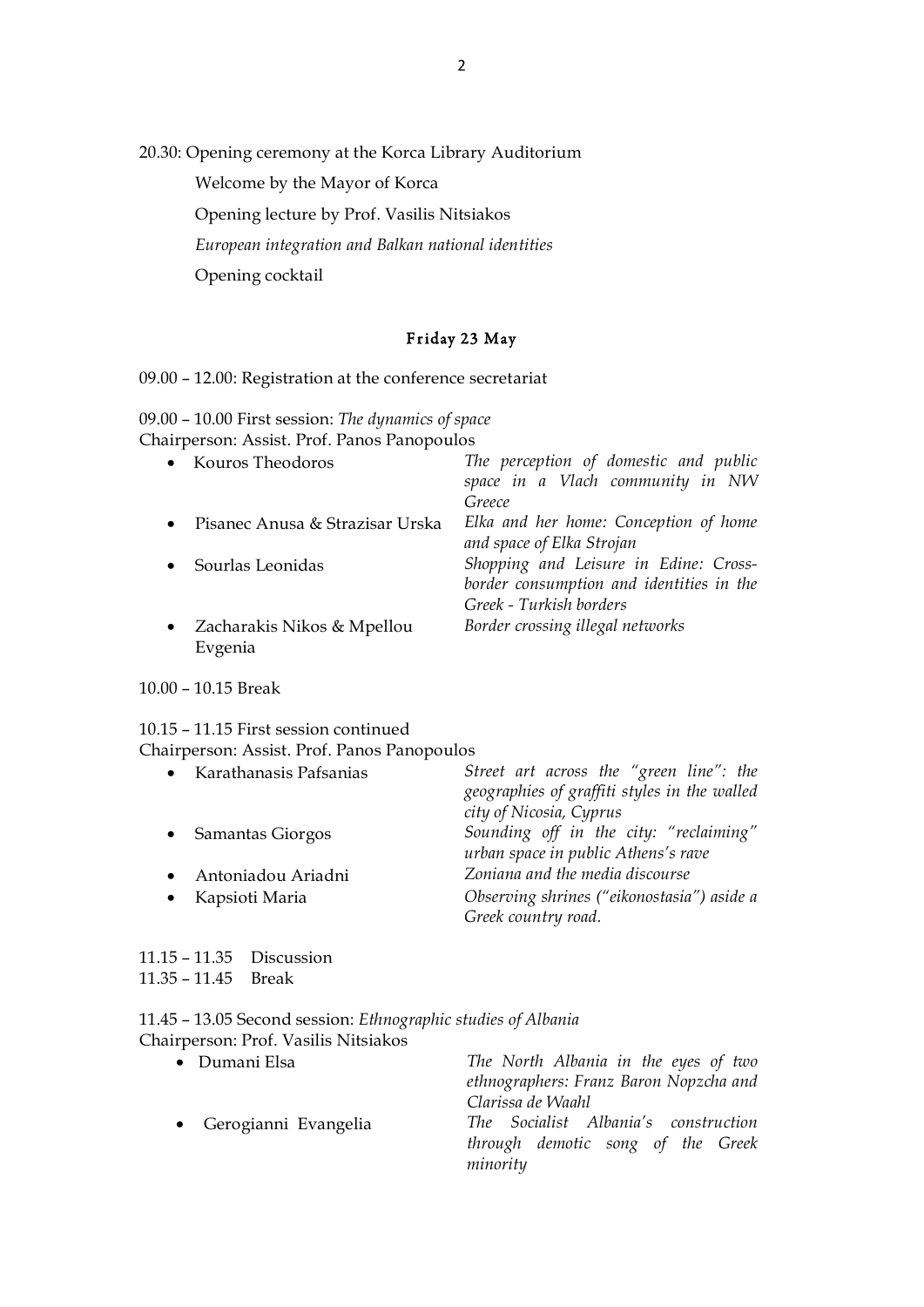| Smith Erin                   | "Finding a husband with the click of a<br>button". Overcoming social limitations<br>on space and time using technology - new<br>matrimonial strategies amongst girls in<br>rural Albania |
|------------------------------|------------------------------------------------------------------------------------------------------------------------------------------------------------------------------------------|
| • Lempert Hans               | National identity in post-communistic<br>Albania                                                                                                                                         |
| • Kitsaki Georgia & Lozovanu | Ethnic groups: identities and relations in                                                                                                                                               |
| Dorin                        | Greek - Albanian border                                                                                                                                                                  |
| • Laska Armelina             | The antic city of Apolonia                                                                                                                                                               |
| Dalanaj Velta<br>$\bullet$   | The ideological use of antiquities in<br>Albania                                                                                                                                         |

| 13.05 – 13.30 Discussion |                               |
|--------------------------|-------------------------------|
|                          | 13.30 – 15.30     Lunch break |

| 15.30 - 16.30 Third session: Accounts of the Balkans |  |
|------------------------------------------------------|--|
| Chairperson: Dr. Aliki Angelidou                     |  |

| $\bullet$ | Katsadima Antigoni          | Some balk at being Balkan. A review of    |
|-----------|-----------------------------|-------------------------------------------|
|           |                             | Balkan identity based on the film "Red-   |
|           |                             | colored grey truck" (2004) of Srdjan      |
|           |                             | Koljevic                                  |
|           | Haliloglu Nagihan           | Consolidating Balkan identities through   |
|           |                             | contemporary film: the case of Turkish    |
|           |                             | Gambit and Elveda Rumeli                  |
|           | Krajnc Katja                | Pushing the limits of visual anthropology |
| $\bullet$ | Polymeropoulou Maria Louiza | The materiality of inter-Balkan identity  |
|           | Buzarovska Rumena           | Literary translations in the Balkans:     |
|           |                             | embodiments and sculptors of cultural     |
|           |                             | exchange                                  |
|           |                             |                                           |

16.30 – 16.45 Break

16.45 – 17.30 Third session continued Chairperson: Dr. Yianis Manos

| $\bullet$ | Apostolopoulou Vasiliki &    | Oral tradition across the border: a     |  |  |  |  |
|-----------|------------------------------|-----------------------------------------|--|--|--|--|
|           | Tsompanopoulou Fenia         | performance of polyphonic singing at    |  |  |  |  |
|           |                              | Kefalovrisso                            |  |  |  |  |
| $\bullet$ | Mavros Stefanos & Panou Fani | NGOs in the Balkans: a review of the    |  |  |  |  |
|           |                              | literature                              |  |  |  |  |
| $\bullet$ | Mirlesse Alexandre           | The notions of "centre" and "periphery" |  |  |  |  |
|           |                              | and the European Union identity         |  |  |  |  |

17.30 – 17.50 Discussion 17.50 – 18.05 Break

18.05 – 18.45 Ethnographic Film Screening

Chairperson: Assist. Prof. Christina Veikou

• Arko Sara & Dembsky Helena *Migration as a need- A Short Documentary Film*

18.45 – 19.00 Discussion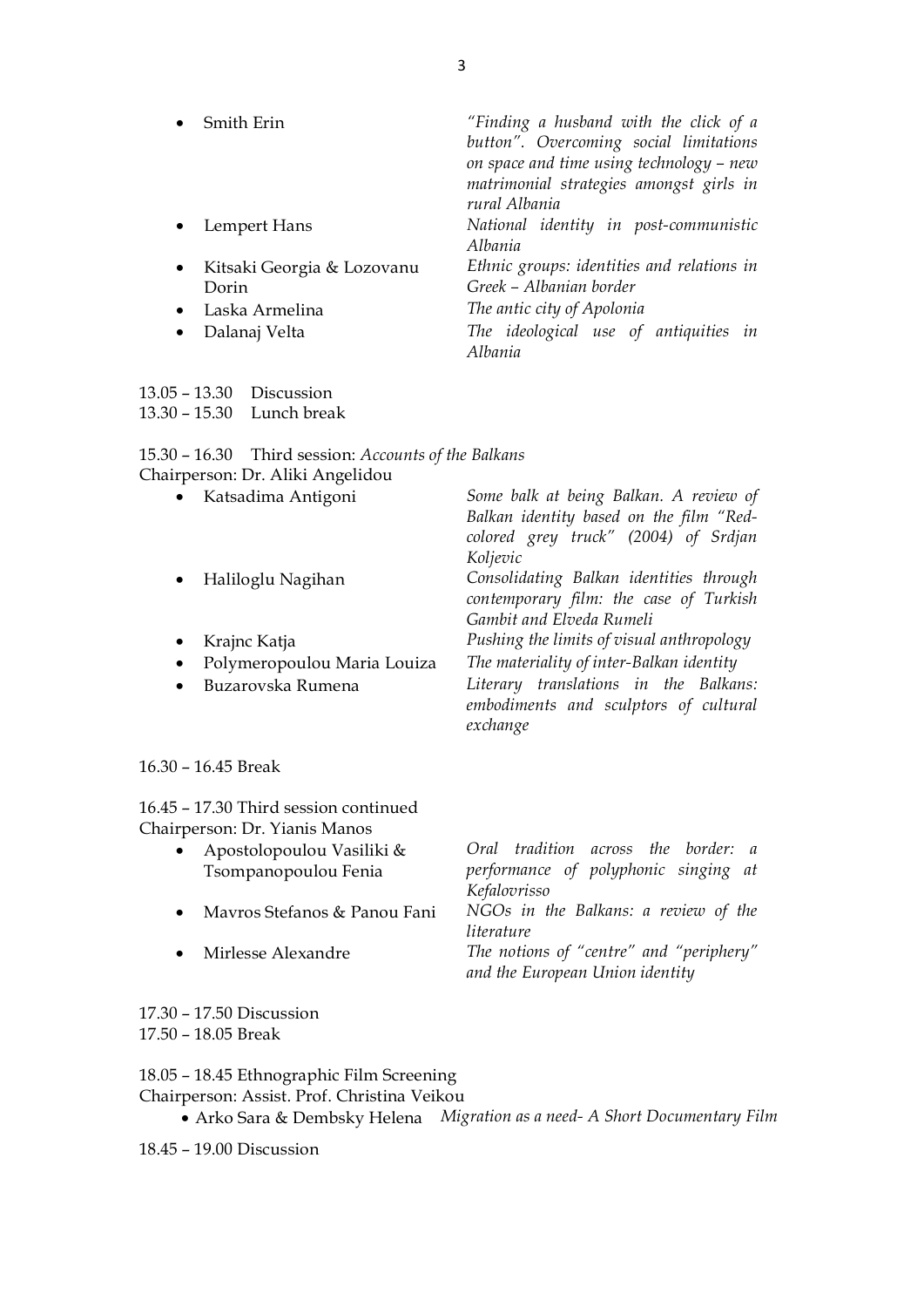# Saturday 24 May

09.00 – 10.10 Fourth session: *The dynamics of time and identities* Chairperson: Assist. Prof. Georgios Agelopoulos

| • Nilufer Naya & Mahir Unsal Eris              | Ashkenazim of Turkey: minority in<br>minority                                                                              |
|------------------------------------------------|----------------------------------------------------------------------------------------------------------------------------|
| • Dunovka Jovanova                             | Zlokukjani<br>Community in<br>Roma<br>(Skopje): housing,<br>education,<br>employment                                       |
| • Nikolova Emilija                             | Identity of Uniats - Chatolics with<br>eastern orthodox rituals in Macedonia                                               |
| • Duygu Gursel                                 | What lies behind the misrepresentation<br>of Gypsy / Roma? A discussion on<br>democracy, difference and (in) tolerance     |
| • Papanastasiou Charalampia &<br>Kakou Vanessa | difference and<br>Cultural<br>social<br>interaction in the down of Florina: the<br>case of the "Hellenes of the Roma race" |

10.10 – 10.25 Break

10.25 – 11.40 Fourth session continued Chairperson: Assoc. Prof. Efi Plexousaki

| Theocharis Michail              | Collective<br><i>private memory</i> .<br>and |
|---------------------------------|----------------------------------------------|
|                                 | Researching the two ways<br>$\sigma f$       |
|                                 | remembering of the Turkish invasion in       |
|                                 | Cyprus                                       |
| Sarikoudi Georgia               | The role of memory on the refugee's          |
|                                 | representation                               |
| Andrianopoulos Christos         | Social memory and the management of          |
|                                 | historical events: The case of Illdten       |
| Rina Georgia                    | Constructions of the Greek national          |
|                                 | identity through children's literature:      |
|                                 | the case of Penelope Delta                   |
| Koufadaki Eleni                 | Ethnocentrism in Greek education. The        |
|                                 | new book of history and the conflict it      |
|                                 | created                                      |
| <b>Mellios Nikolaos</b>         | Observations on ourselves and<br>$\Omega$    |
|                                 | others: an ethnographic research in a        |
|                                 | Primary school at Xanthi - Greece            |
| $11.40 - 12.00$ Discussion      |                                              |
| $12.00 - 12.15$<br><b>Break</b> |                                              |
|                                 |                                              |

| 12.15 - 13.00 Fifth session: Bodily experiences |  |
|-------------------------------------------------|--|
| Chairperson: Prof. Rajko Mursic                 |  |

| • Theocharidou Maria    |                                        |  |  | Piercing: Who and            | why? | An |
|-------------------------|----------------------------------------|--|--|------------------------------|------|----|
|                         | ethnographic research                  |  |  |                              |      |    |
| $\bullet$ Spanoudi Sisy | Ceremonial firewalking in Greece       |  |  |                              |      |    |
| • Papandreou Fotini     |                                        |  |  | When Ares was named Adam and |      |    |
|                         | Aphrodite Eva. Representations of male |  |  |                              |      |    |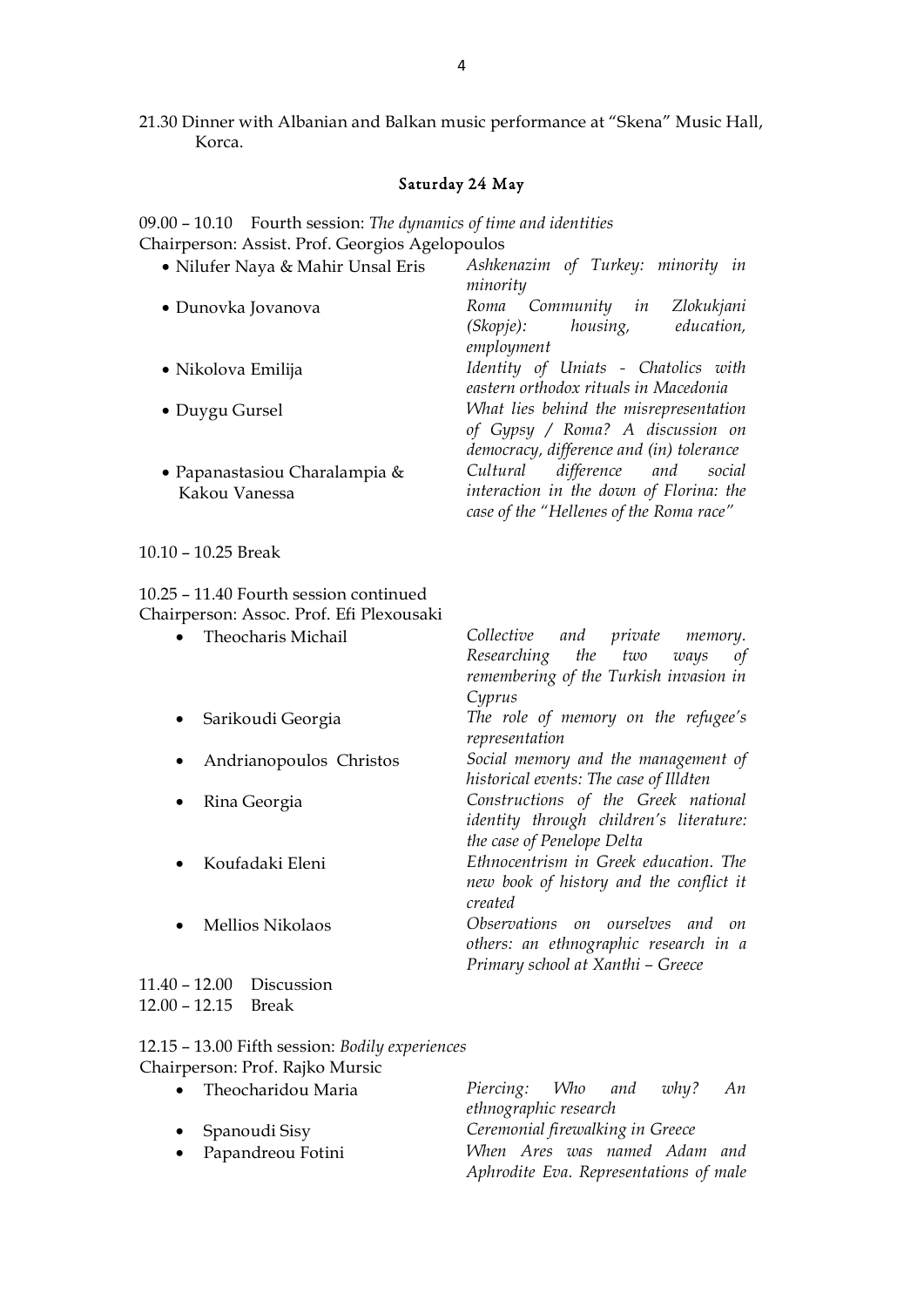*and female bodies at the public toilets in Komotini*

| 13.00 – 13.20 Discussion      |  |
|-------------------------------|--|
| 13.20 – 15.30     Lunch break |  |

## 15.30 – 16.30 Fifth session continued Chairperson: Dr. Vasilis Dalkavoukis

- Parlani Xanthoula & Chrysochoidou Anastasia
- 
- 

*Coffee cup as a map of life: meanings and symbols arising from the coffee cup divination*

• Patsiaoura Efthalia *The meaning of Chios traditional sweets* • Kitsos Dimitrios *The meaning of violence: twisting protest into sacrilege.*

- 16.30 16.50 Discussion
- 16.50 17.05 Break

17.05 – 18.00 Sixth session: *Migrating in space and time*

| Chairperson: Assoc. Prof. Efi Voutira      |                                        |  |
|--------------------------------------------|----------------------------------------|--|
| Stegovec Maja<br>$\bullet$                 | "New Age" colonialism: the invasion of |  |
|                                            | English people in North Slovenia       |  |
| • Palcu Ovidiu                             | Romanian transnational migration in    |  |
|                                            | Greece                                 |  |
| Tsakmakidou Sofia<br>$\bullet$             | Albanian immigrants in Thessaloniki    |  |
| Marmataki Maria, Galanopoulou<br>$\bullet$ | "One out of Ten": exploring racism and |  |
| Georgia - Maria, Xirogianni                | xenophobia in contemporary Greece      |  |
| Maria                                      | through a theatrical play              |  |
|                                            |                                        |  |

18.00 – 18.15 Break

# 18.15 – 19.30 Sixth session continued

Chairperson: Assist. Prof. Alexandra Bakalaki

|           | Rantou Efrosini &       | When | immigrants                               | learn | Greek: |
|-----------|-------------------------|------|------------------------------------------|-------|--------|
|           | Vitali Valentini - Dea  |      | integrating Greece?                      |       |        |
| $\bullet$ | Kougiou Maria & Tsingas |      | When immigrants learn Greek: political   |       |        |
|           | Alexis                  |      | activism and representations of the      |       |        |
|           |                         |      | "Other" among a group of Greek teachers  |       |        |
| $\bullet$ | Matsouki Evangelia      |      | A school for the children of immigrants  |       |        |
| $\bullet$ | Karagianni Panagiota &  |      | "Little diary of the borders": narrating |       |        |
|           | Kelaiditi Maria         |      | the immigration experience               |       |        |
|           | Fefopoulou Alexandra    |      | The foreigner in close – up. Ethnic      |       |        |
|           |                         |      | minorities in the Greek cinema from an   |       |        |
|           |                         |      | anthropological point of view            |       |        |
|           | Felis Margaret          |      | What's in a name? A Glimpse at Balkan    |       |        |
|           |                         |      | Heritage and Immigration in America      |       |        |

19.30 – 19.50 Discussion

19.50 – 20.10 Break

20.10 – 20.40 Wrap up lecture by Assist. Prof. Georgios Agelopoulos *Structure and Action: Reflexions on the "Border Crossing Network" conferences*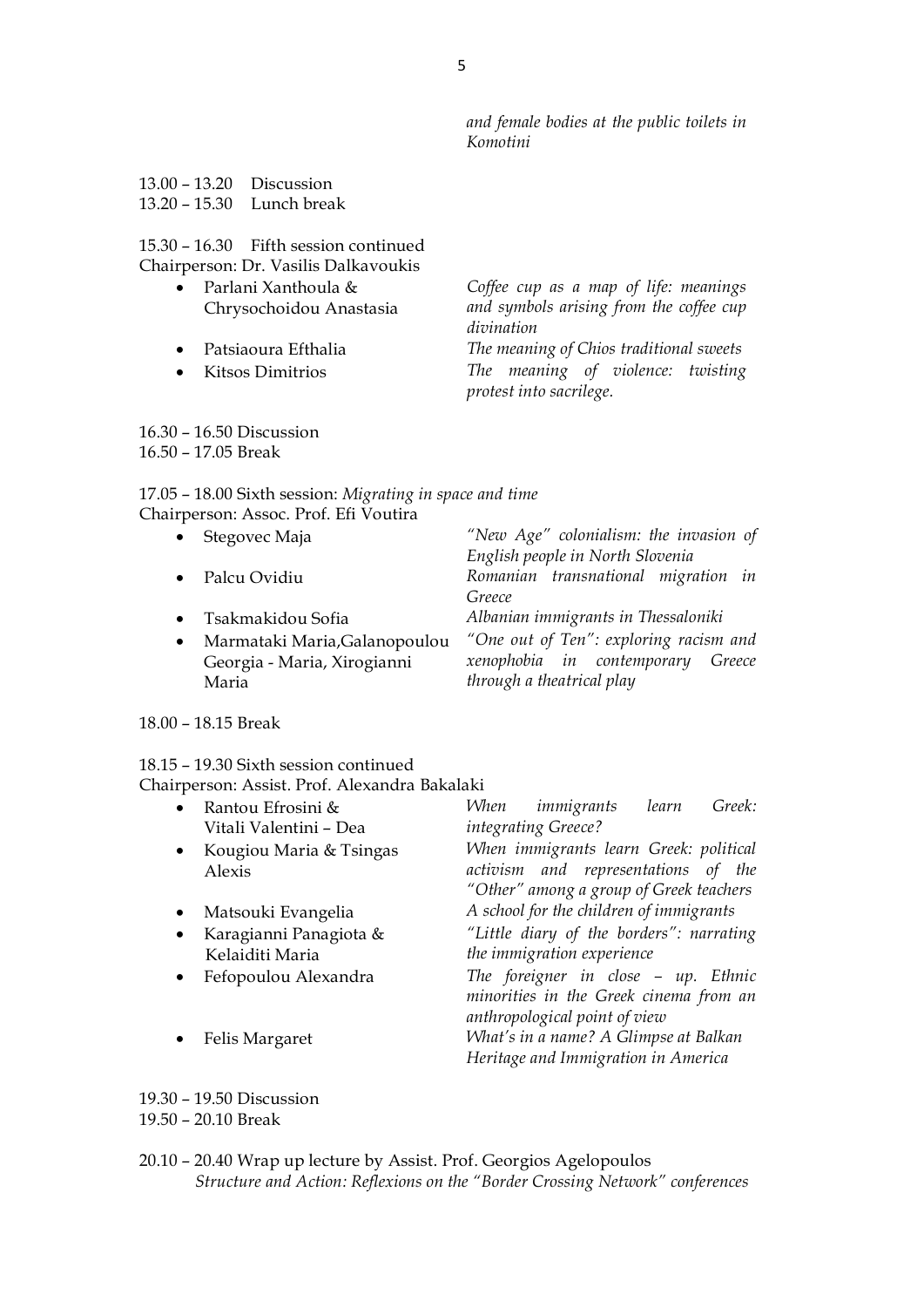- 21.15 Departure from Korca
- 21.30 Dinner feast at the village of Boboshtiçë with Albanian folk music performance and dance.

# Sunday 26 May

- 9.30 17.00 Excursion around the Korca region and at the town of Voskopojë.
- 17.00 Departure from Korca, estimated arrival at Florina at 20:00 p.m.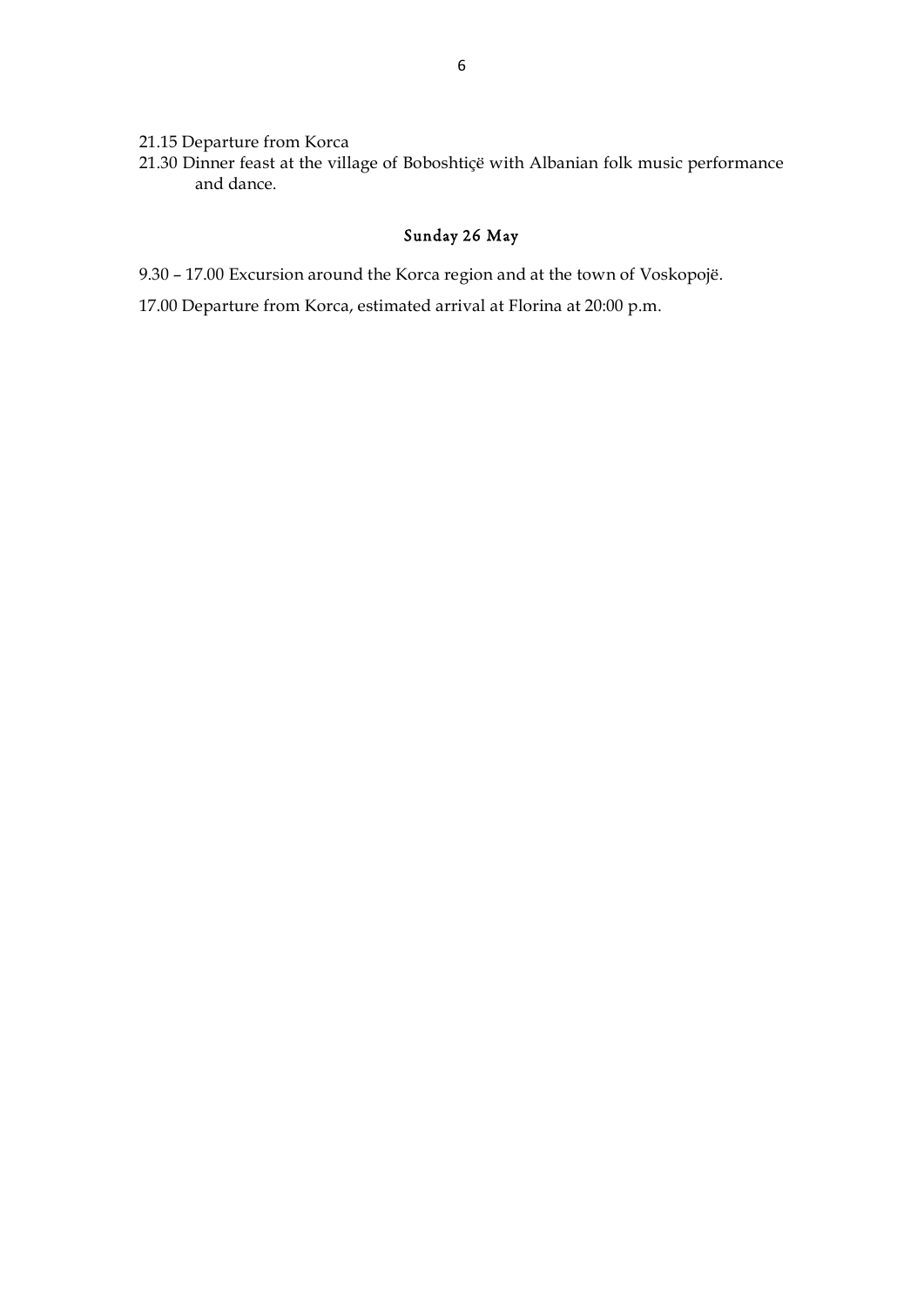# **List of Participants**

| Agelopoulos Georgios            | University of<br>Macedonia,                                    | ag@uom.gr                                 |
|---------------------------------|----------------------------------------------------------------|-------------------------------------------|
| Aldayarov Arzimat               | Thessaloniki<br>University of Bishkek,                         | aldar86@mail.ru                           |
| Alimpranti Katerina             | Kyrgyzstan<br>University of Western<br>Macedonia, Florina      |                                           |
| Amrosiou Despina                | University of Ioannina                                         |                                           |
| Angelidou Aliki                 | Panteion University,<br>Athens                                 | alangel@panteion.gr                       |
| Andrianopoulos Christos         | Panteion University,<br>Athens                                 |                                           |
| Antoniadou Ariadni              |                                                                | papouk@otenet.gr                          |
| Apostolopoulou Vasiliki         | University of<br>Edinburgh                                     | vasapostolopoulou@gmail.com               |
| Arko Sara                       | Univeristy of Ljubljana                                        | sara.arko@gmail.com                       |
| Arseniou Vasia                  | University of Western<br>Macedonia, Florina                    |                                           |
| Bakalaki Alexandra              | Aristotle University of<br>Thessaloniki                        | abak@hist.auth.gr                         |
| Buzarovska Rumena               | University of St. Cyril<br>and Methodius, Skopje               | risteski@iunona.pmf.ukim.edu.m<br>$\bf k$ |
| Chrysochoidou                   | Democritus University                                          |                                           |
| Anastasia                       | of Thrace, Komotini                                            |                                           |
| Dalanaj Velta                   | University of Ioannina                                         |                                           |
| Dalkavoukis Vasilis             | Democritus University<br>of Thrace, Komotini                   | vdalkavo@he.duth.gr                       |
| Deligianni Evangelia -<br>Maria | University of Western<br>Macedonia, Florina                    |                                           |
| Despolari Nela                  | University of Western<br>Macedonia, Florina                    |                                           |
| Dunovka Jovanova                | University of St. Cyril<br>and Methodius, Skopje               |                                           |
| Dumani Elsa                     | University of Tirana                                           | elsa_0401@yahoo.com                       |
| Duygu Gursel                    | Middle East Technical<br>University and<br>Humboldt University | duygugursel@yahoo.com                     |
| Elmazi Rodena                   | University of Western<br>Macedonia, Florina                    |                                           |
| Ervin Shaqiri                   | University of Western<br>Macedonia, Florina                    |                                           |
| Fefopoulou Alexandra            | University of the<br>Aegean, Mytilene                          |                                           |
| Fellis Margaret                 | Clark University and<br>University of Ioannina                 |                                           |
| Galanopoulou Georgia -          | Panteion University,                                           | magiagalani@hotmail.com                   |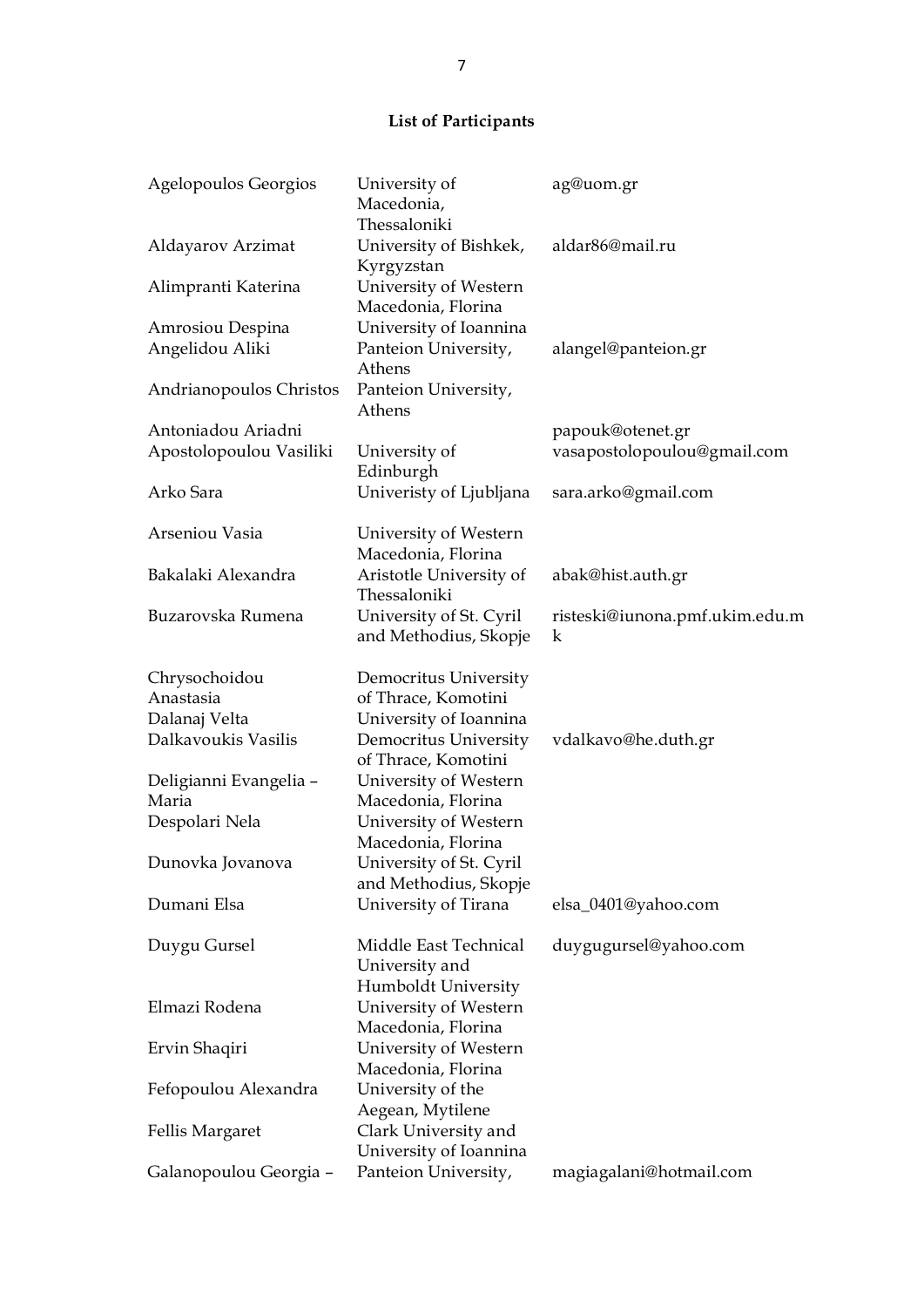| Gerogianni Evangellia<br>University of Ioannina                      |  |
|----------------------------------------------------------------------|--|
|                                                                      |  |
| Gorezi Roniela<br>University of Western                              |  |
| Macedonia, Florina                                                   |  |
| Glinou - Lefaki Irini<br>University of Western                       |  |
| Macedonia, Florina                                                   |  |
| Haas Elke<br>Freie Universität Berlin<br>elkehaas@yahoo.de           |  |
| Haliloglu Nagihan<br>University of                                   |  |
| Heidelberg                                                           |  |
| Kakou Vanessa                                                        |  |
| University of Western                                                |  |
| Macedonia, Florina                                                   |  |
| Panteion University,<br>foxynayia@gamil.com<br>Karagianni Panagiota  |  |
| Athens                                                               |  |
| Karathanasis Pafsanias<br>University of the                          |  |
| Aegean, Mytilene                                                     |  |
| National and<br>Katsadima Antigoni<br>risacca25@yahoo.it             |  |
| Kapodistrian                                                         |  |
| University of Athens                                                 |  |
| Democritus University<br>Kapsioti Maria                              |  |
| of Thrace, Komotini                                                  |  |
| Kelaiditi Maria<br>Panteion University,<br>kelaidith.maria@gmail.com |  |
| Athens                                                               |  |
| University of Ioannina<br>Kitsaki Georgia<br>gkitsaki@yahoo.gr       |  |
| <b>Kitsos Dimitrios</b><br>University of the                         |  |
| Aegean, Mytilene                                                     |  |
| Koco Ilir<br>University of Tirana<br>koco.ilir@gmail.com             |  |
| Kokotaki Dimitra<br>dkokkotaki@gmail.com                             |  |
| markoug@mail.gr<br>Kougiou Maria<br>Panteion University,             |  |
| Athens                                                               |  |
| University of Western<br>Koulis Giorgos                              |  |
| Macedonia, Florina                                                   |  |
| Kouros Theodoros<br>hakos1314@hotmail.com                            |  |
| University of Ioannina                                               |  |
|                                                                      |  |
| ekoufoudaki@yahoo.gr<br>Koufoudaki Eleni<br>Panteion University,     |  |
| Athens                                                               |  |
| University of Ljubljana<br>kakrajnc@hotmail.com<br>Krajnc Katja      |  |
| Laska Armelina<br>ina_laska@yahoo.com<br>University of Tirana        |  |
| Freie Universität Berlin<br>Lempert Hans<br>hans.lempert@gmx.net     |  |
| Lena Kristina<br>American College of<br>kristinalena1@yahoo.com      |  |
| Thessaloniki                                                         |  |
| Manos Yiannis<br>University of Western<br>ioannis.manos@gmail.com    |  |
| Macedonia, Florina                                                   |  |
| Marmataki Maria<br>Panteion University,<br>mnp@otenet.gr             |  |
| Athens                                                               |  |
| Matziropoulou Theodora<br>University of                              |  |
| Macedonia,                                                           |  |
| Thessaloniki                                                         |  |
|                                                                      |  |
| ematsouki@gmail.com                                                  |  |
| University of Ioannina<br>Matsouki Evangelia<br>Mavros Stefanos      |  |
| University of Western                                                |  |
| Macedonia, Florina<br>Mellios Nikolaos<br>Democritus University      |  |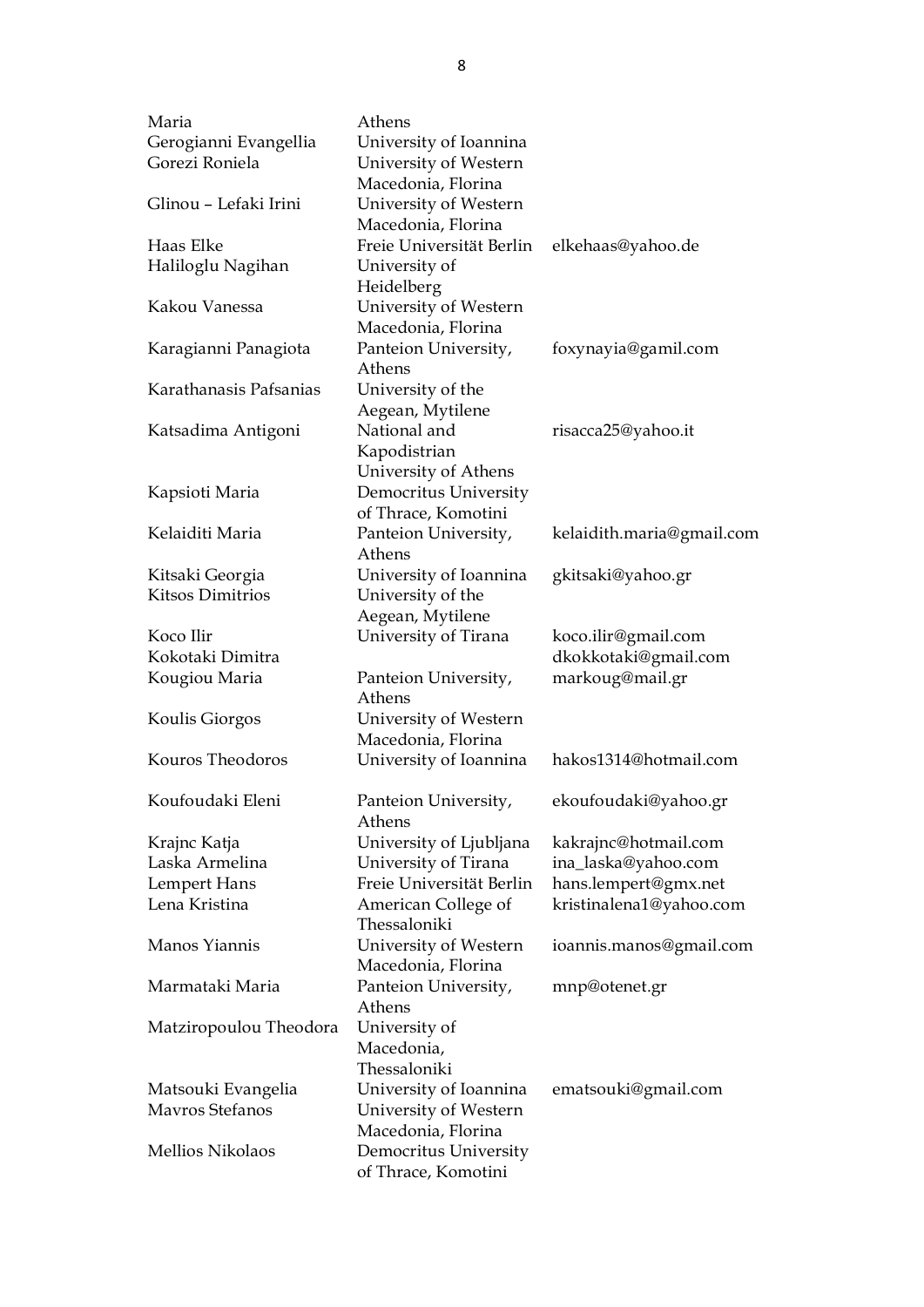| Mesaric Andreja<br>Mirlesse Alexandre<br>Moutsa Rea | University of Ljubljana<br>Sorbonne, Paris<br>University of Western                         | jumaelena@yahoo.com<br>amirlesse@gmail.com |
|-----------------------------------------------------|---------------------------------------------------------------------------------------------|--------------------------------------------|
| Mpellou Evgenia<br>Mpechlivanidou Evgenia           | Macedonia, Florina<br>University of Ioannina<br>University of<br>Macedonia,<br>Thessaloniki |                                            |
| Mursic Rajko                                        | University of Ljubljana                                                                     | rajko.mursic@ff.uni-lj.si                  |
| Nikolova Emilija                                    | University of St. Cyril<br>and Methodius, Skopje                                            |                                            |
| Nilufer Naya                                        | Ankara University                                                                           | nlufern@yahoo.com                          |
| Nitsiakos Vasilis                                   | University of Ioannina                                                                      | bnitsiak@cc.uoi.gr                         |
| Ovidiu Palcu                                        | University of Athens                                                                        | ovidiu_palcu@hotmail.com                   |
| Panou Fani                                          | University of Western<br>Macedonia, Florina                                                 |                                            |
| Panopoulos Panos                                    | University of the<br>Aegean                                                                 | ppanopou@sa.aegean.gr                      |
| Papanastasiou                                       | University of Western                                                                       |                                            |
| Charalampia                                         | Macedonia, Florina                                                                          |                                            |
| Papandreou Fotini                                   | Democritus University<br>of Thrace, Komotini                                                |                                            |
| Parlani Xanthoula                                   | Democritus University<br>of Thrace, Komotini                                                |                                            |
| Patsiaoura Efthalia                                 | University of the<br>Aegean, Mytilene                                                       |                                            |
| Pisanec Anusa                                       | University of Ljubljana                                                                     | anusa.pisanec@gmail.com                    |
| Piturescu Ionut                                     | National School of<br>Political Science,                                                    | goionutgo@yahoo.com                        |
| Platou Zoi                                          | <b>Bucharest</b><br>Panteion University,<br>Athens                                          | platizoe@gmail.com                         |
| Plexousaki Efi                                      | University of the<br>Aegean, Mytilene                                                       |                                            |
| Polymeropoulou Maria -                              | National and                                                                                | m.polymeropoulou@googlemail.c              |
| Louiza                                              | Kapodistrian<br>University of Athens                                                        | om                                         |
| Promponas Pantelis                                  | Democritus University<br>of Thrace, Komotini                                                |                                            |
| Rantou Efrosini                                     | Panteion University,<br>Athens                                                              | malliaro@hotmail.com                       |
| Rigels Halili                                       | Polish Academy of<br>Science, Bucharest                                                     |                                            |
| Rina Georgia                                        | Panteion University,<br>Athens                                                              | rinageo@hotmail.com                        |
| Samantas Giorgos                                    | University of the<br>Aegean, Mytilene                                                       |                                            |
| Sarafi Dimitra                                      | University of Western<br>Macedonia, Florina                                                 |                                            |
| Sarikoudi Georgia                                   | Aristotle University of<br>Thessaloniki                                                     | gsarikoudi@yahoo.gr                        |
| Smith Erin                                          | Université Paris X                                                                          | altromondo@gnusto.com                      |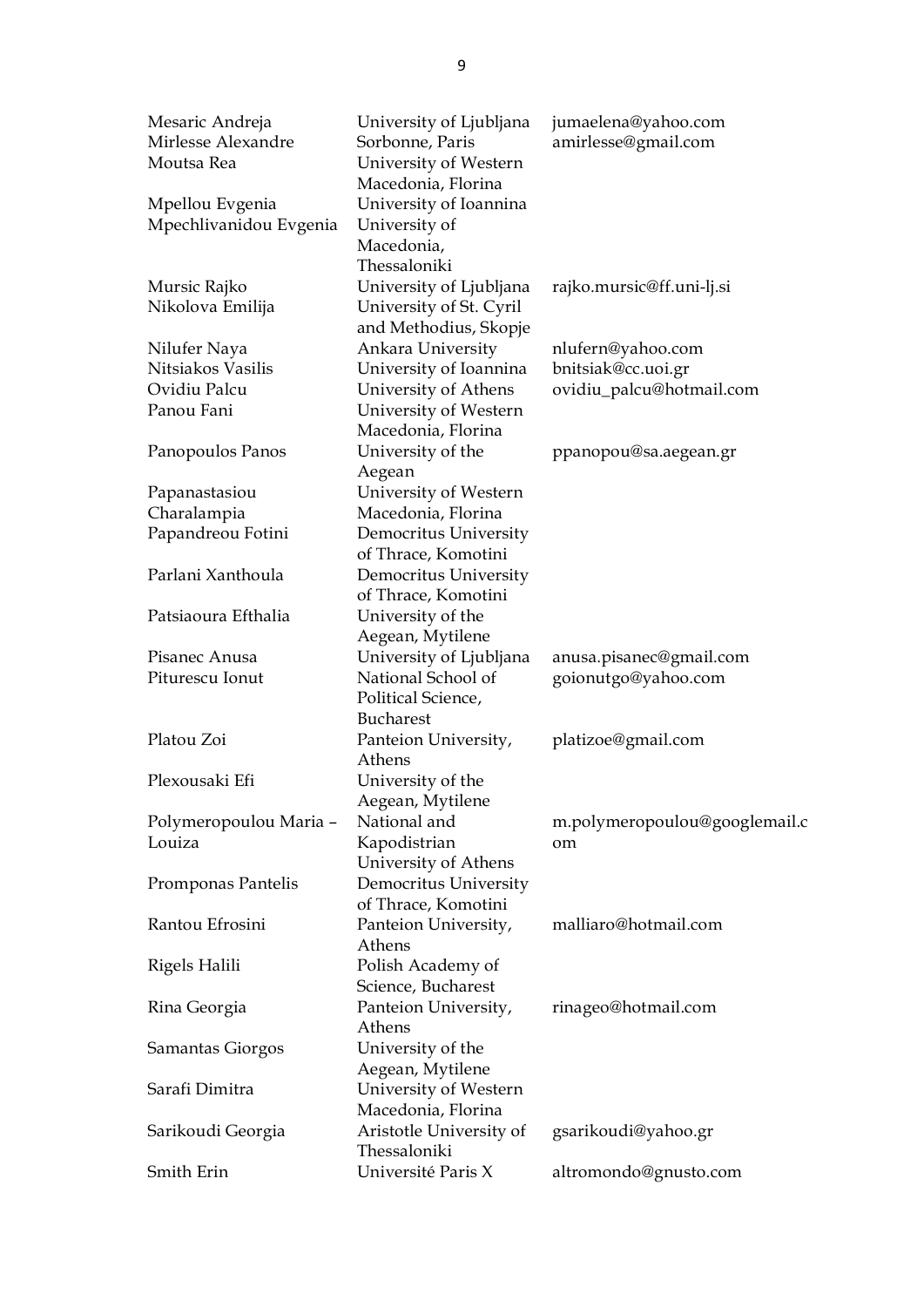| Sourlas Leonidas       | University of<br>Macedonia,                                 | leoman_gr@yahoo.gr          |
|------------------------|-------------------------------------------------------------|-----------------------------|
| Spanoudi Sisi          | Thessaloniki<br>University of<br>Macedonia,<br>Thessaloniki |                             |
| Stegovec Maja          | University of Ljubljana                                     | majastegovec@yahoo.it       |
| Stergiopoulou Ariana   | Panteion University,<br>Athens                              | a_stergiopoulou@yahoo.com   |
| Strazisar Urska        | University of Ljubljana                                     | urska.strazisar@siol.net    |
| Theocharidou Maria     | Demorcritus<br>University of Thrace,<br>Komotini            |                             |
| Theocharis Michail     | Democritus University<br>of Thrace, Komotini                |                             |
| Tsakmakidou Sofia      | University of<br>Macedonia,<br>Thessaloniki                 | sofia_28_10@yahoo.gr        |
| Tserga Golfo           | University of<br>Macedonia,<br>Thessaloniki                 | gkolfo_tserga@yahoo.gr      |
| Tsigas Alexis          | Panteion University,<br>Athens                              | alex2211@otenet.gr          |
| Tsiga Mariana          | University of the<br>Aegean, Mytilene                       |                             |
| Tsipra Efi             | Panteion University,<br>Athens                              | erasmia@altecnet.gr         |
| Tsirli Irini           | University of Western<br>Macedonia, Florina                 |                             |
| Tsompanopoulou Fenia   | Aristotle University of<br>Thessaloniki                     |                             |
| Veikou Christina       | Democritus University<br>of Thrace, Komotini                |                             |
| Vitali Valentini – Dea | Panteion University,<br>Athens                              | valentina_vitali@yahoo.com  |
| Voutira Efi            | University of<br>Macedonia,<br>Thessaloniki                 | voutira@uom.gr              |
| Xirogianni Maria       | Panteion University,<br>Athens                              | mariadryjohn@gmail.com      |
| Zacharakis Nikos       | University of Ioannina                                      | nick-zacharakis@hotmail.com |
| Zadnikar Miha          |                                                             |                             |
| Zoi Anita              | University of Tirana                                        | zoi-anita@live.com          |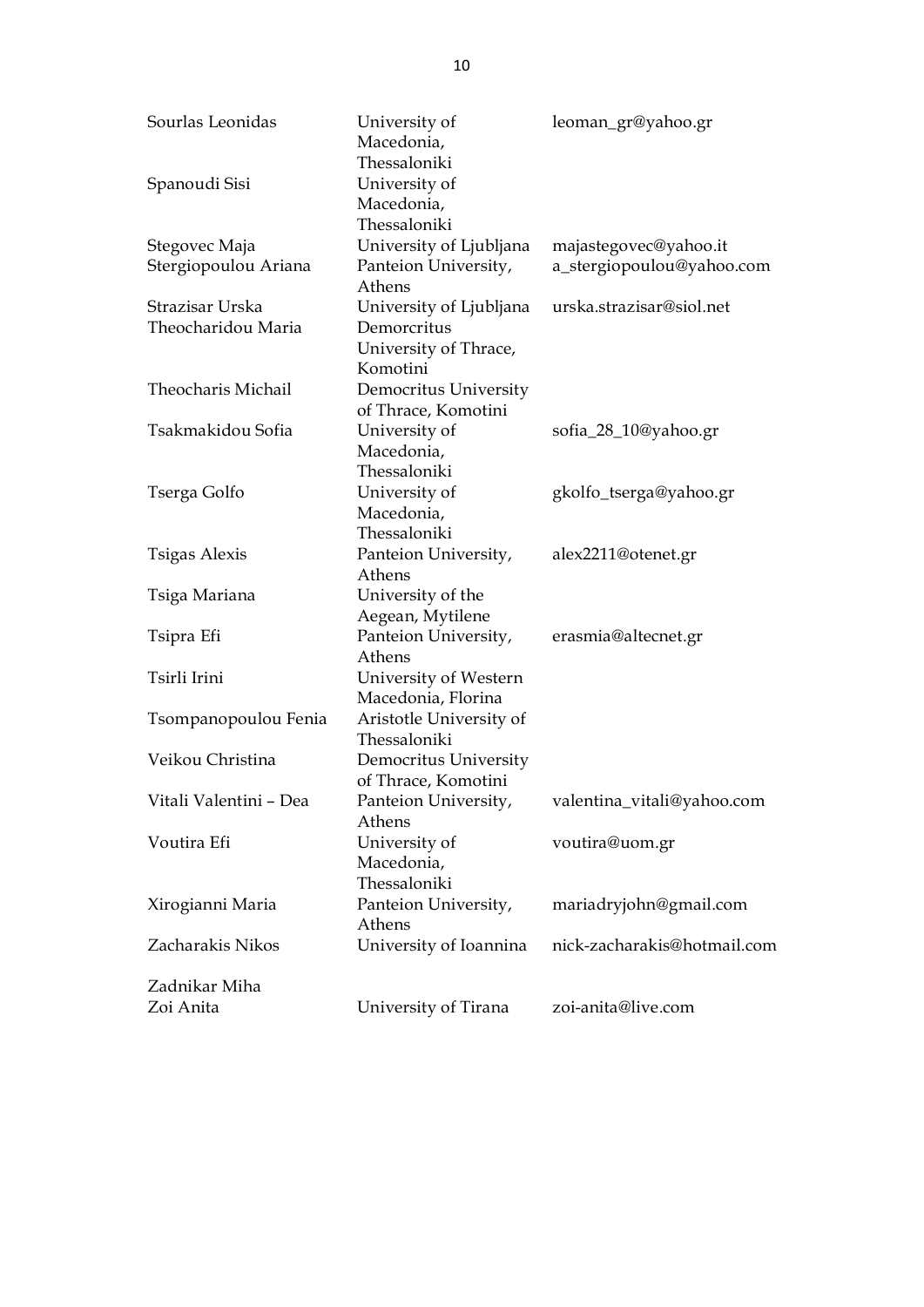## **Attention!**

## **All conference sessions take place at the Auditorium of Korca Library. All payments will be in Euros.**

Please register at the conference secretariat for the **dinner at "Skena"** by Friday 11.00 a.m. The exact cost of the ticket is to be announced.

Please register at the conference secretariat for the **dinner at Boboshtiçë** by Saturday 11.00 a.m. The ticket costs 12 Euro per person (including transportation).

Please register at the conference secretariat for the **Sunday excursion** by Saturday 11.00 a.m. The ticket cost 11 Euro per person (meal). The transportation is provided by the local authorities of Korca.

Those wishing to receive a certificate of participation or/and attendance should inform the secretariat.

#### **Conference secretariat:**

Research Unit "Balkan Mahhabet", University of Macedonia, Thessaloniki E-mail: bordcros08@yahoo.gr

- Assist. Prof. Agelopoulos Georgios Tel.: +30 6977633530, E-mail: ag@uom.gr
- Mr. Drenos Dimitris Postgraduate student
- Mrs. Matziropoulou Theodora Undergraduate student
- Mrs. Tserga Golfo Undergraduate student
- Mrs. Spanoudi Sissy Undergraduate student
- Mrs. Tsakmakidou Sofia Undergraduate student